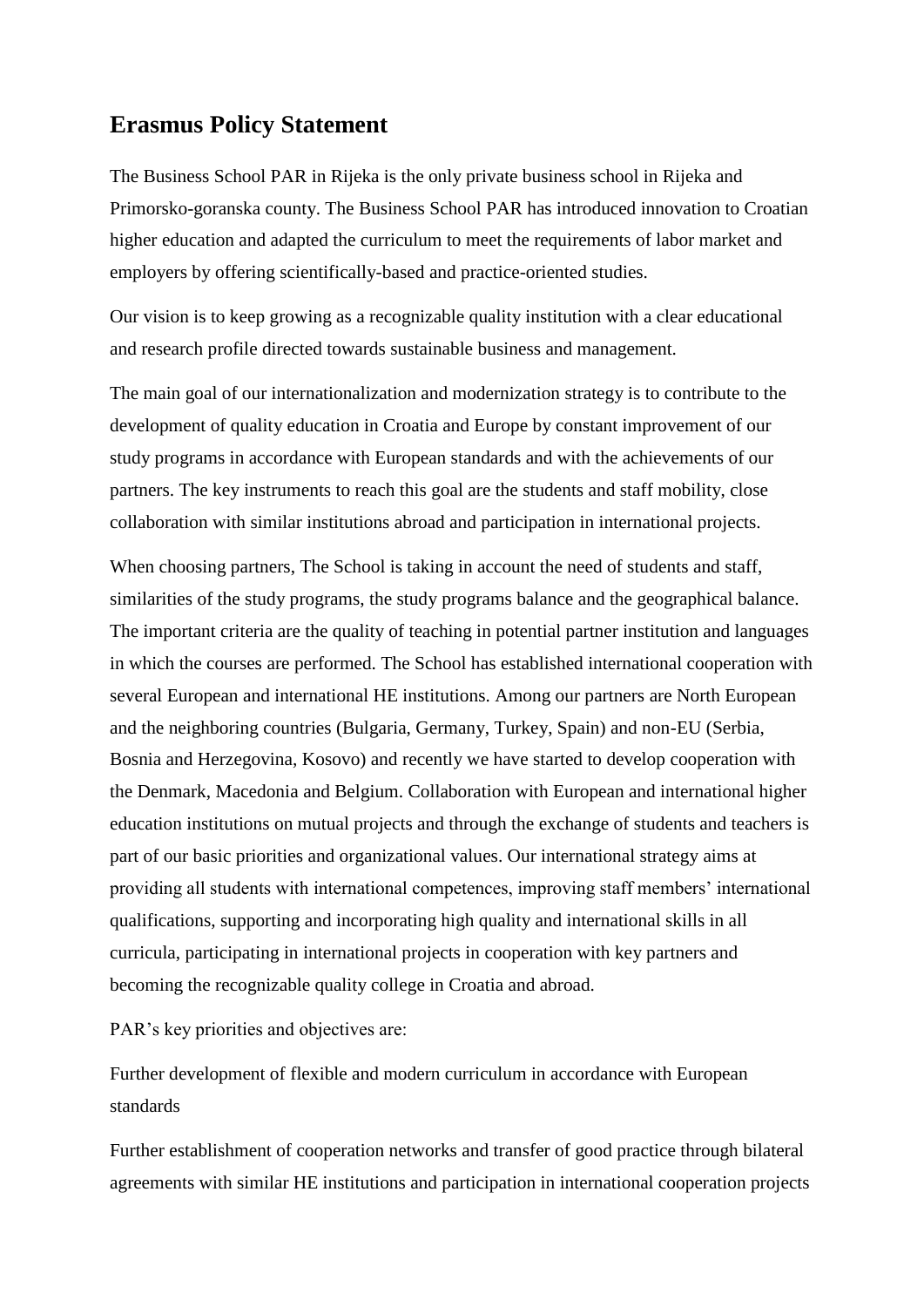Increasing the students and staff mobility (both in and outgoing) to provide wide international experience and professional inspiration and increase foreign language proficiency.

Within the framework of the Erasmus+, the School will focus especially on student credit mobility for studies and work placements, staff mobility for teaching and training, strategic partnerships with key stakeholders and knowledge alliances with companies. The School will continue to promote and support student and staff mobility, especially taking care of including participants from under-represented and disadvantaged groups, according to our nondiscrimination policy. The School will provide additional grants for students and staff with disabilities who wish to participate in the European and international mobility. For the incoming students with disabilities, The School will provide special counseling and blended mobility possibilities within our distance learning courses. The School will enhance the quality of incoming and outgoing mobilities by providing constant support to all students and staff member involved, increasing the number of courses offered in English and ensuring recognition of the students mobility period abroad. It will recognize the importance of the international experience of staff as part of the human resources development, providing visibility and valuating the results achieved in individual mobility as well as in international cooperation projects. The School will continue to develop partnerships and cooperation with partners in other EU and non-EU countries. We will engage in establishing joint transnational courses within our planned project of distance learning virtual courses. The School will regularly assess the mobility performance and outcomes and use these results for improvements and further development of the international cooperation activities. The vision of the Business School PAR is continuing to develop into a high-quality institution of HE with a clearly defined education and research profile directed towards business and management in the context of sustainable development, and based on clear learning outcomes and lifelong learning, attractive to students and characterized by active cooperation with economic and other subjects. In line with the defined developmental strategy, consistent efforts are put into development and enhancement of international collaboration.

The School is developing alliances with companies and, in compliance to our mission of promoting innovation and entrepreneurship.

Within the framework of the Erasmus+, The School will pursue its internationalization objectives through the actions of students and staff individual mobility and international cooperation projects for innovation and good practices. The School is committed to contribute to the EU modernization and internationalization agenda in higher education in all of its five